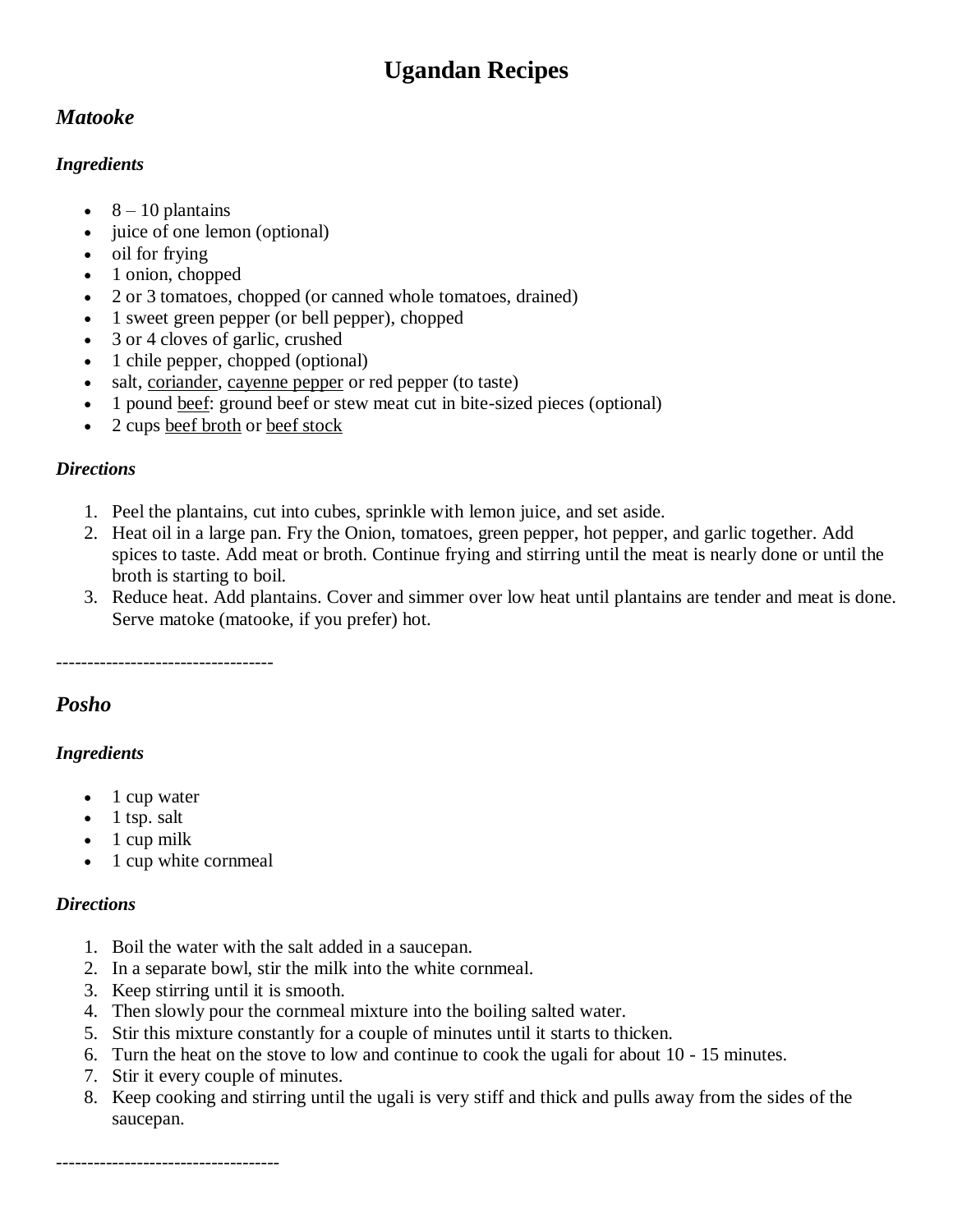#### *Beans* This is a traditional Ugandan recipe for a classic vegetarian dish of beans cooked in a vegetable stock base.

In East Africa, they use soda ash, called *magadi* to help soften the beans. This can either be mineral soda or it can be made by burning the bark of certain trees. This will probably be impossible to find for you, but you can simulate the effects by adding a generous pinch of baking soda to the pan as you cook the beans. This will help soften the beans and will cut down appreciably on the cooking time.

#### *Ingredients:*

200g dried beans 1 1/2 tbsp salt 1 large tomato, finely diced 1 small red bell pepper, finely diced 1 small red onion, finely diced 500ml cooking oil 1 garlic clove, finely chopped 1/4 tsp ground cumin 1/4 tsp ground turmeric 1/4 tsp ground ginger

*Method*: Pick over the beans and wash them. Place in a bowl of water, add a pinch of baking sod and set aside to soak for 2 hours. After this time, drain the beans and place in a pan with fresh water (this should come 3cm above the level of the beans). Add another generous pinch of baking soda then bring to a boil. Reduce to a simmer, cover the pan with a lid and cook for about 90 minutes, or until the beans are tender.

About 5 minutes before the beans are due to be ready, add the salt (the beans should be almost dry at this point). In the meantime, heat the oil in a deep frying pan or a [large](http://www.celtnet.org.uk/recipes/miscellaneous/fetch-recipe.php?rid=misc-ugandan-beans) pot. When the oil is hot add the onion, garlic and bell pepper. Fry for about 4 minutes, or until the onion is soft and translucent then add the tomato and the spices. Stir in the beans and cook the mixture for about 8 minutes, or until all the ingredients are heated through.

Serve hot, accompanied by [posho.](http://www.celtnet.org.uk/recipes/miscellaneous/fetch-recipe.php?rid=misc-posho)

------------------------------

# *Greens #1*

#### *Ingredients:*

•500g Boo (or kale or collard greens) washed, de-veined and shredded

- •1/2 tsp bicarbonate of soda
- •100g simsim (seasme seeds) 200ml groundnut paste (or peanut butter)

*Method:* Boil 360ml water with the bicarbonate of soda and add the greens. Bring to a boil and continue cooking until the water becomes a deep yellow colour. Ensure that the greens are soft and take the soup from the heat.

Mix the sesame seeds and groundnut paste together then add 200ml of the cooking water and mix to a smooth paste. Add the this back to the pot containing the greens and mix to combine.

Return to the heat and continue cooking until the sauce thickens.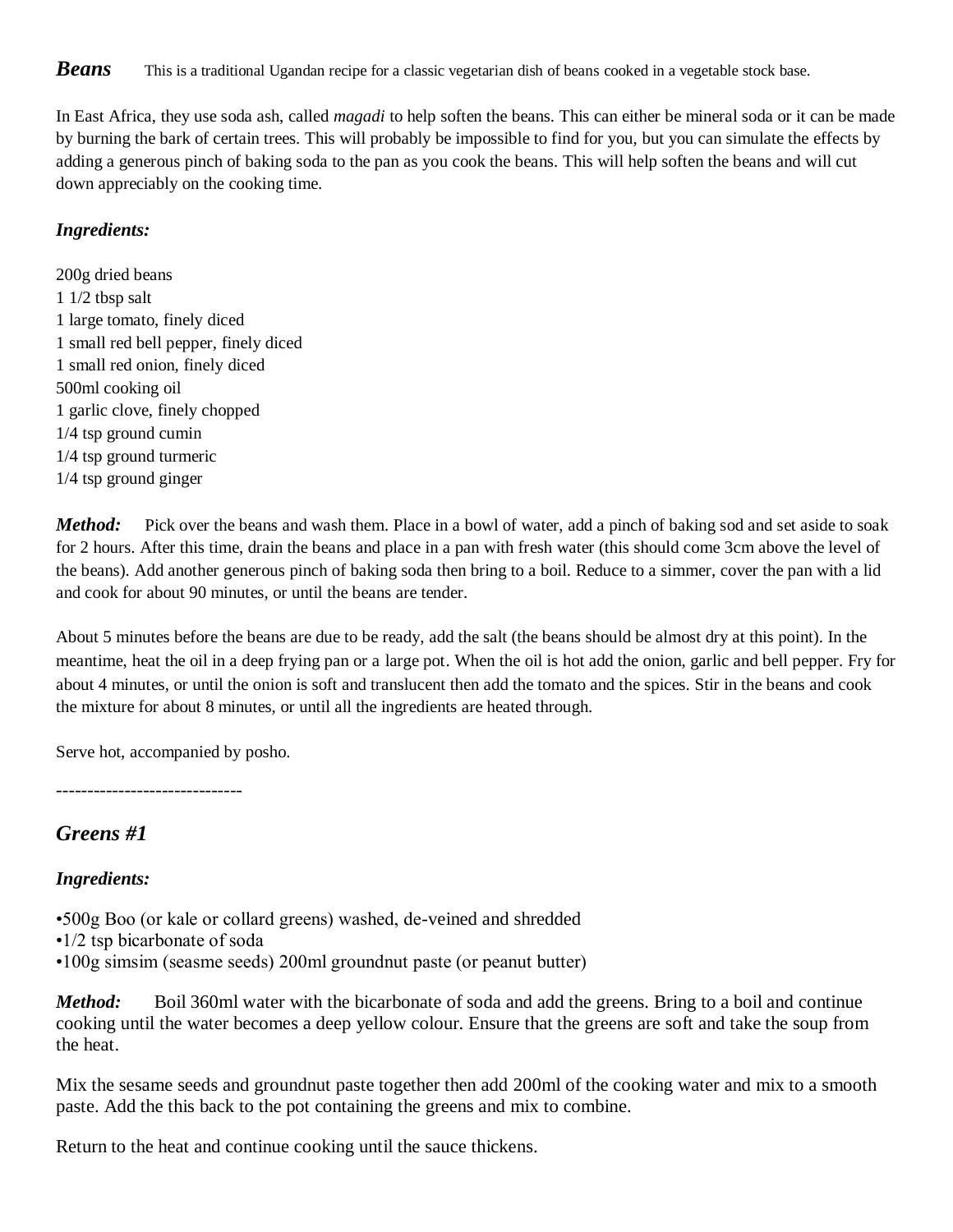# *Greens #2*

#### FROM THE KITCHEN OF AKIDI DOREEN ONEN: MALAKWANG (ACHOLI FAVORITE MEALS)

Prep time: 30 minutes Serves: 10 people

Ingredients: 5 bunches of malakwang (leafy green, like spinach but a little more sour)  $\frac{1}{2}$  kilogram of g-nut paste (peanut butter) 1 Tbsp salt 6 C water

STEP 1) Bring 2 cups of water to a boil in a saucepan

STEP 2) Add malakwang, let it boil for 20 minutes or until malakwang is tender

STEP 3) When it's tender, remove and drain

STEP 4) Get another clean saucepan, add 4 cups hot water; drop in the g-nut paste or peanut butter. Use a wooden spoon for mixing. Stir the water and g-nut paste until the paste is well mixed.

STEP 5) Drop in the drained malakwang and continue stirring until malakwang is well mixed into the g-nut paste.

STEP 6) Add in salt to taste, serve warm or cool.

### *Greens #3: Greens with Egg*

1 bag of baby spinach or one head of greens such as chard, kale, or collard greens, chopped in small pieces.

One large onion, chopped

2 large eggs, beaten

Oil for cooking

Saute onion in olive oil. Stir in greens and cook till tender and limp. Stir in eggs and continue stirring until eggs are full cooked. Serve warm.

### *Greens #4: An American version of Ugandan Greens with Sesame*

1 bag of baby spinach or one head of greens such as chard, kale, or collard greens, chopped in small pieces.

One large onion, chopped

2 cloves garlic, minced

Olive oil

2 Tbsp. Sesame Tahini

Saute onions and garlic in olive oil until tender. Stir in greens and sauté until tender but not limp. Stir in tahini and mix well. Heat through and serve.

(Note: This makes a good topping for a flatbread as well. Roll out one package of Pillsbury Crescent rolls, sealing all perforations. Top with the greens above, and bake as directed on package. )

-----------------------------------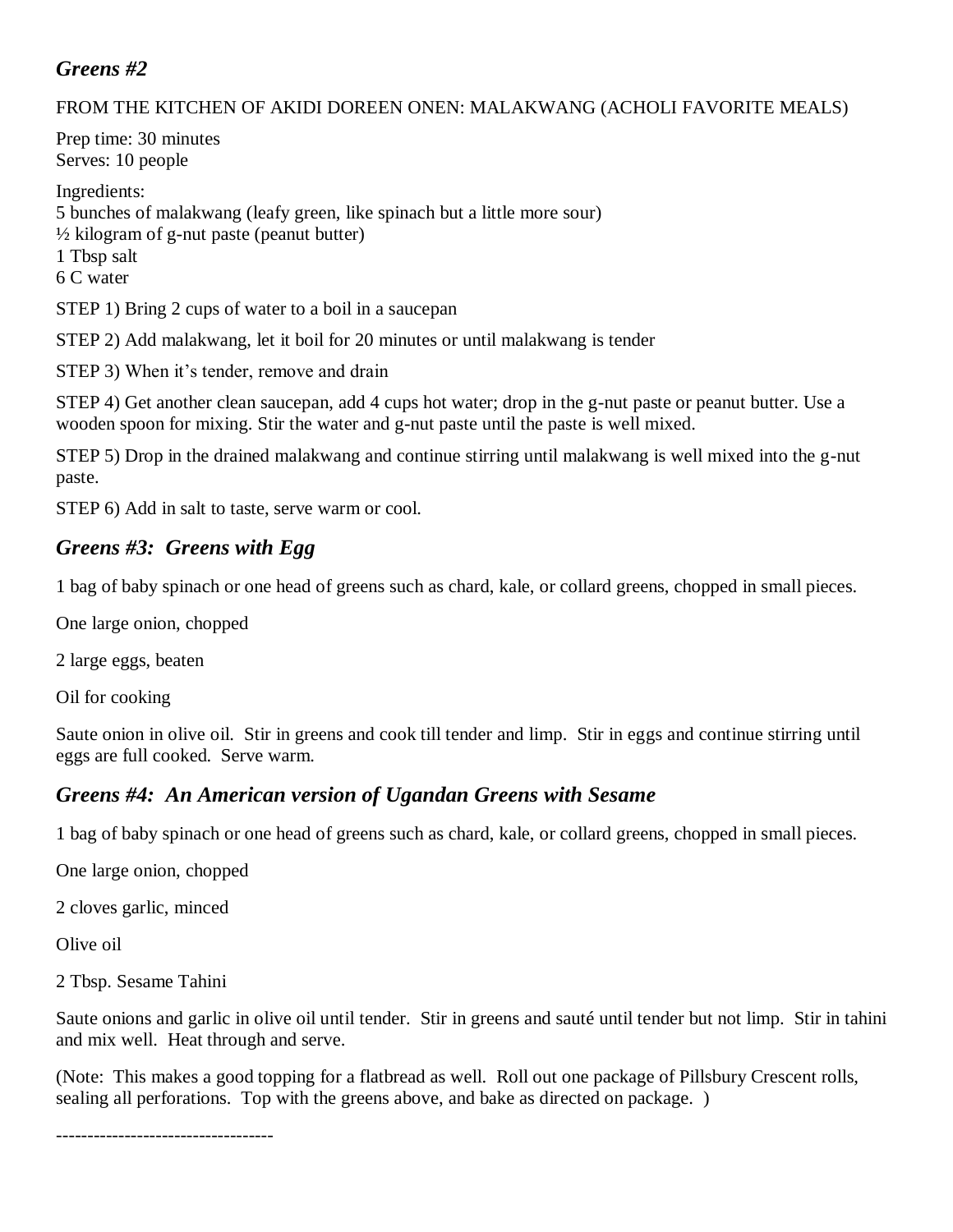# *Chapati*

- 1/2 teaspoon salt
- 3 cups unbleached all-purpose flour
- 3/4 cup plus 3 T. vegetable oil
- 3/4 to 1 cup water
- 1. In a large bowl, combine salt and 2 1/2 cups water. Add 3/4 cup oil and mix well. Add water little by little, stirring after each addition until dough is soft. Knead in bowl for 5-10 minutes.
- 2. Sprinkle about 1/4 cup flour on a flat surface. Divide bread into eight pieces. Roll each into a 2-inch ball of dough. With a floured rolling-pin, roll out into a 1/8 inch thick circle the size of a plate. Repeat with remaining dough.
- 3. Heat 1 tablespoon oil in a large non-stick skillet over medium high heat. Fry chapati 3-5 minutes per side or until lightly browned. Chapati will puff slightly.
- 4. Remove from pan and let drain on paper towels. Carefully wipe pan browned bits from pan with towel between chapatis. Serve immediately or place in a covered container until ready to serve.

-----------------------------

# *Rolex*

### *Ingredients:*

Per Rolex:

- 1-2 eggs (depending on preference of egginess)
- pinch of salt
- 1 large (9") thinly-rolled [Chipati](http://raebear.net/recipes/chapati.html)
- small handful shredded cabbage
- 3-4 thin slices of tomato
- cooking oil

### *Directions:*

- 1. Break egg(s) into a shallow cup, add pinch of salt, and beat with a fork.
- 2. Pour the eggs onto a large (preferably iron) saucepan into a thin 8" circle.
- 3. Use a large spoon to rotate the eggs for even cooking. Flip once. Cook until the eggs are cooked through.
- 4. Lift eggs with a spoon and place the chapati underneath the eggs and warm together for 10-20 seconds, rotating if cooking surface has uneven temperature.
- 5. Remove egg-covered chapati from heat.
- 6. Along the center of the chapati (but to the right side) sprinkle a stripe of cabbage, and slightly overlapped tomatoes.
- 7. Sprinkle another pinch of salt over toppings.
- 8. Roll. (First fold the right side not covered in toppings to cover toppings, then fold along center axis, and then wrap remainder around outside.
- 9. Wrap in a lightweight plastic bag to control drippage when eating on the go!

*Variations:* Thinly sliced bell pepper or minced onions can be added or substituted for cabbage. Or vegetables can be eliminated. Other non-regional veggies like mushrooms or finely-sliced celery might work well too.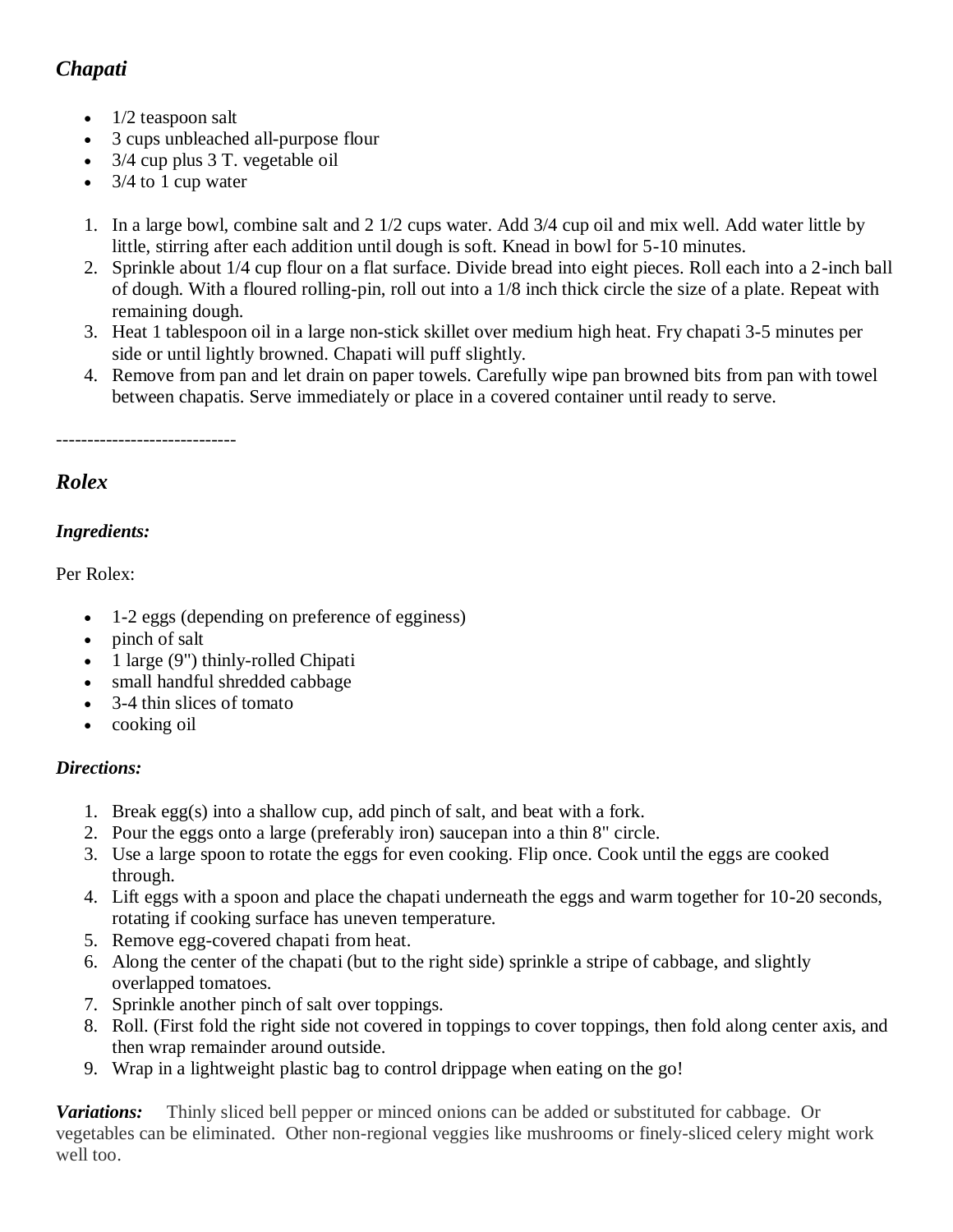### *Groundnut sauce*

#### *Ingredients*

- 400 g [Groundnut](http://recipes.wikia.com/wiki/Peanut)
- 3 [onions](http://recipes.wikia.com/wiki/Onion)
- 4 fresh [tomatoes](http://recipes.wikia.com/wiki/Tomato) or 1 box of [tomato](http://recipes.wikia.com/wiki/Tomato) puree
- 3 cloves of [garlic](http://recipes.wikia.com/wiki/Garlic)
- 2 [carrots](http://recipes.wikia.com/wiki/Carrot)
- [palm oil](http://recipes.wikia.com/wiki/Palm_oil)
- [salt,](http://recipes.wikia.com/wiki/Salt) [pepper](http://recipes.wikia.com/wiki/Pepper) and [chilli](http://recipes.wikia.com/wiki/Chile_pepper) to taste

#### *Directions*

First stage: [Groundnut](http://recipes.wikia.com/wiki/Peanut) sauce

- 1. Roast the groundnuts in some [oil](http://recipes.wikia.com/wiki/Oil) and then [prune](http://recipes.wikia.com/wiki/Prune) them.
- 2. Crush the groundnuts with some [water](http://recipes.wikia.com/wiki/Water) and make a paste.
- 3. Chop the [onions](http://recipes.wikia.com/wiki/Onion) and [garlic](http://recipes.wikia.com/wiki/Garlic)
- 4. Dice the [carrots.](http://recipes.wikia.com/wiki/Carrot)

#### Second stage:

- 1. Sauté the [onions](http://recipes.wikia.com/wiki/Onion) and [garlic](http://recipes.wikia.com/wiki/Garlic) in [palm oil](http://recipes.wikia.com/wiki/Palm_oil) until brown and tender
- 2. Add the [Groundnut](http://recipes.wikia.com/wiki/Peanut) paste and [water.](http://recipes.wikia.com/wiki/Water) Make sure to mix regularly to prevent stickiness.
- 3. Add the [tomatoes](http://recipes.wikia.com/wiki/Tomato) and [carrots.](http://recipes.wikia.com/wiki/Carrot)
- 4. season with [salt,](http://recipes.wikia.com/wiki/Salt) [pepper](http://recipes.wikia.com/wiki/Pepper) and [chilli](http://recipes.wikia.com/wiki/Chile_pepper)
- 5. let simmer for 20 minutes.

Serve over rice or posho.

#### *Alternatives:*

1. Add a few pieces of smoked [Chicken](http://recipes.wikia.com/wiki/Chicken) or [Beef](http://recipes.wikia.com/wiki/Beef) directly in the sauce [Groundnut](http://recipes.wikia.com/wiki/Peanut)

-----------------------------------

# *Simsim Biscuits (Cookies)*

180g sugar 200g sesame seeds (they can be lightly toasted, if prefered)

#### Method:

Add the sugar to a saucepan and heat over a gentle flame until all the sugar has dissolved. Bring to a boil and cook for 2 minutes, stirring constantly. Stir-in the sesame seeds and immediately the syrup into a well-greased 18cm square dish. Cut into 12 squares whilst still warm then allow to cool and break the pieces apart when cold.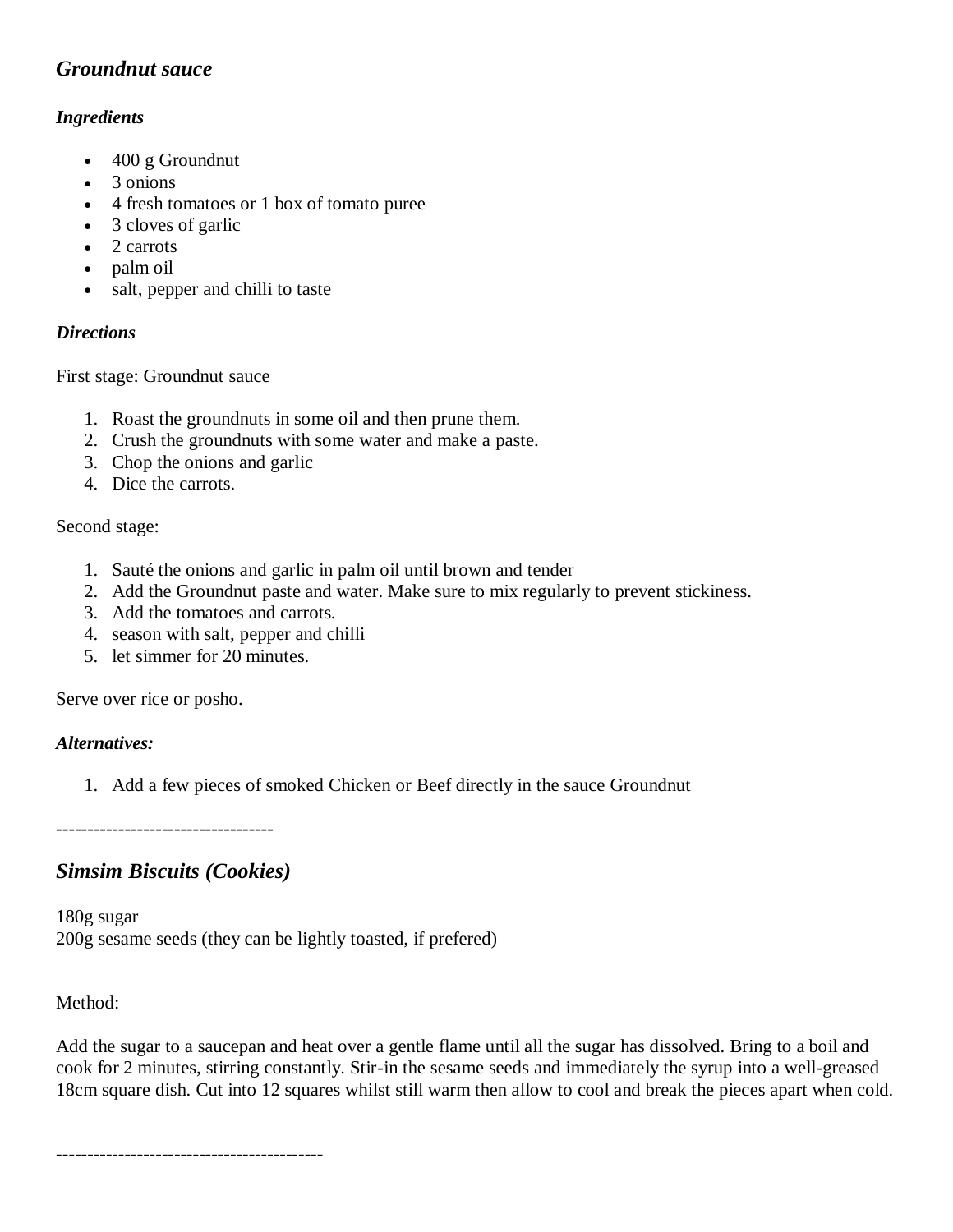# *Mandazi*

Ingredients needed:

- 1 Egg
- Half a Cup of Milk
- 2 Cups Warm Water
- 1 Table Spoon of Water
- 1 Table Spoon Baking Powder
- Half a Cup of Sugar
- 4 Cups of Flour

This is how I make Mandazi's

Step 1: Mix all the watery bits together. This means the egg, milk, oil and water.Mix them all up in one bowl.

Step 2: Mix the dry bits together. The flour, baking powder and sugar.Just mix them up for a minute or two.

Step 3: Take another large bowl, and pour all the dry bits into it. Make a hole in the middle and pour the watery bits slowly. Don't put all the watery bits in at once.

Once you have put half of the watery bits in, begin to stir until the dough is begins to become sticky. Sticky is good by the way.

At this point, you need to use your judgement as you may not need all the rest of the watery bits.

The idea now is to make it into a dough that can be rolled out.

Step 4: Let it rest. Yup! Let the dough rest a while. 10 minutes is ok, but the longer the better. In the meantime, you can wash your hands and get the sticky stuff out as you prepare the pan you will use to fry the mandazi.

Step 5: Place the dough on a flat surface and roll it into a large round shape. Now be careful that you dont roll it out too thin or too thick. If too thin, the mandazi will be hard. If too thick, it may not cook well inside.

Cut out pieces as desired. My mum used to use a glass to get a round shape and you can do that too.

(Note: alternative to rolling and cutting is dropping by tablespoon into oil.)

Step 6: Put some vegetable oil in a deep pan and heat it until it is piping red hot. Let's just say 5 minutes on the highest gas mark.

Step 7: Put the pieces into the oil slowly and turn until golden brown.

Health and Safety Tips

Please be very careful when you get to the cooking stage. The oil will ideally be so hot, so please ensure that you are not distracted at all.

Also make sure that no water comes into contact with the hot oil as it will splurge out and burn you.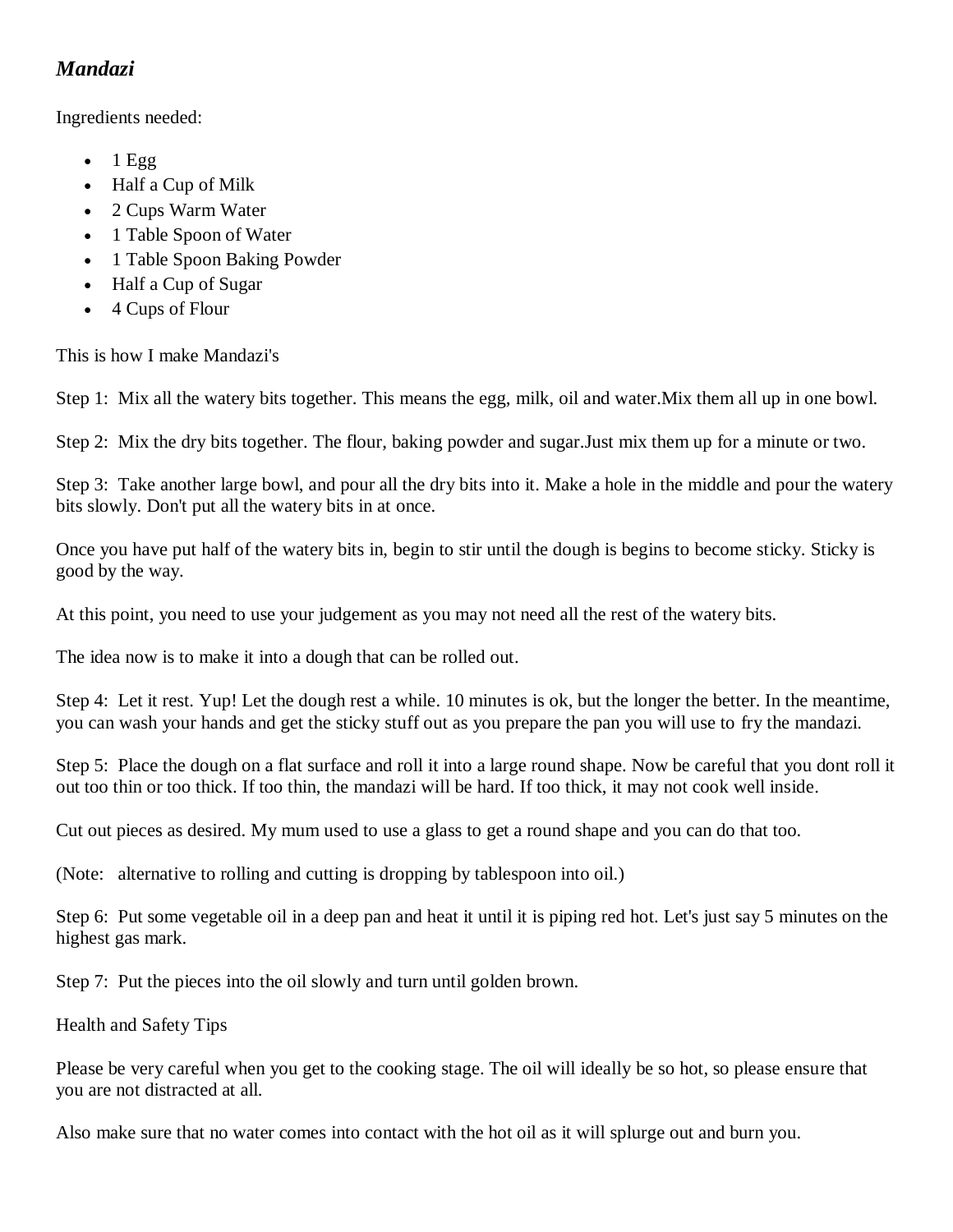# *Uganda porridge recipe*

125 grams of raw grain flour such as finger millet, maize, sorghum, or cassava

4 cups of boiling water

1 cup cold water

12 teaspoons of sugar (preferably raw or brown sugar)

Mix grain flour with cold water until smooth. Add this mixture to the boiling water and stir gently for 5 to 10 minutes. Allow to cool, then add sugar. Stir in milk if desired.

----------------------------

### *Cabbage*

- $\bullet$  1 onion
- $\bullet$  3 carrots
- 1 green pepper
- 1 head cabbage
- 1 T. olive or vegetable oil
- $\bullet$  2-3 T. water
- Salt and pepper to taste
- 1. Chop onion, carrots and pepper into small dice. Chop cabbage into 2-3″ strips.
- 2. Heat oil in large saute pan. Add onions, carrots and green pepper. Cook for 2-3 minutes. Add cabbage. Cook stirring occasionally until onion is lightly browned. Add 2-3 tablespoons water, turn down heat and let steam until cabbage is soft.

--------------------------------------

# *Salad*

Thinly shred a white cabbage and onions. Put all that in a bowl and cover with boiling water. Let sit until cool and the cabbage is somewhat limp, but still with a bit of crunch. Mix with a little vinegar and salt, and serve with sticks of green pepper and round slices of tomato and carrot.

---------------------------------

### *Acholi Banana and Peanut Fritters*

In a large bowl sift 2 cups all purpose flour with 2 tsp. baking powder and 1 tsp. salt. In a small bowl combine 2 large eggs, beaten lightly with 1 ½ cup milk and 2 Tbsp. vegetable oil. Stir into the dry ingredients. Add 3 bananas cut into thin slices. Add ½ up peanuts. Drop by spoonfuls in oil and cook until golden brown.

------------------------------

## *Acholi Sugared Peanuts*

Preheat oven to 300F. Combine 1 cup of water and 2 cups sugar in a saucepan. Bring to a boil and stir until sugar is dissolved to make syrup. Add 4 cups raw peanuts, with shells removed (skins can be removed or left on as desired). Continue to cook over medium heat, stirring regularly, until peanuts are evenly coated and no syrup is left in the pan. Spread nuts out on a baking sheet. Bake at 300F until sugar is completely dried (30 minutes to an hour.) Gently stir the peanuts a few times while baking. Remove from oven and place on paper towels. Let cool and store in airtight containers.